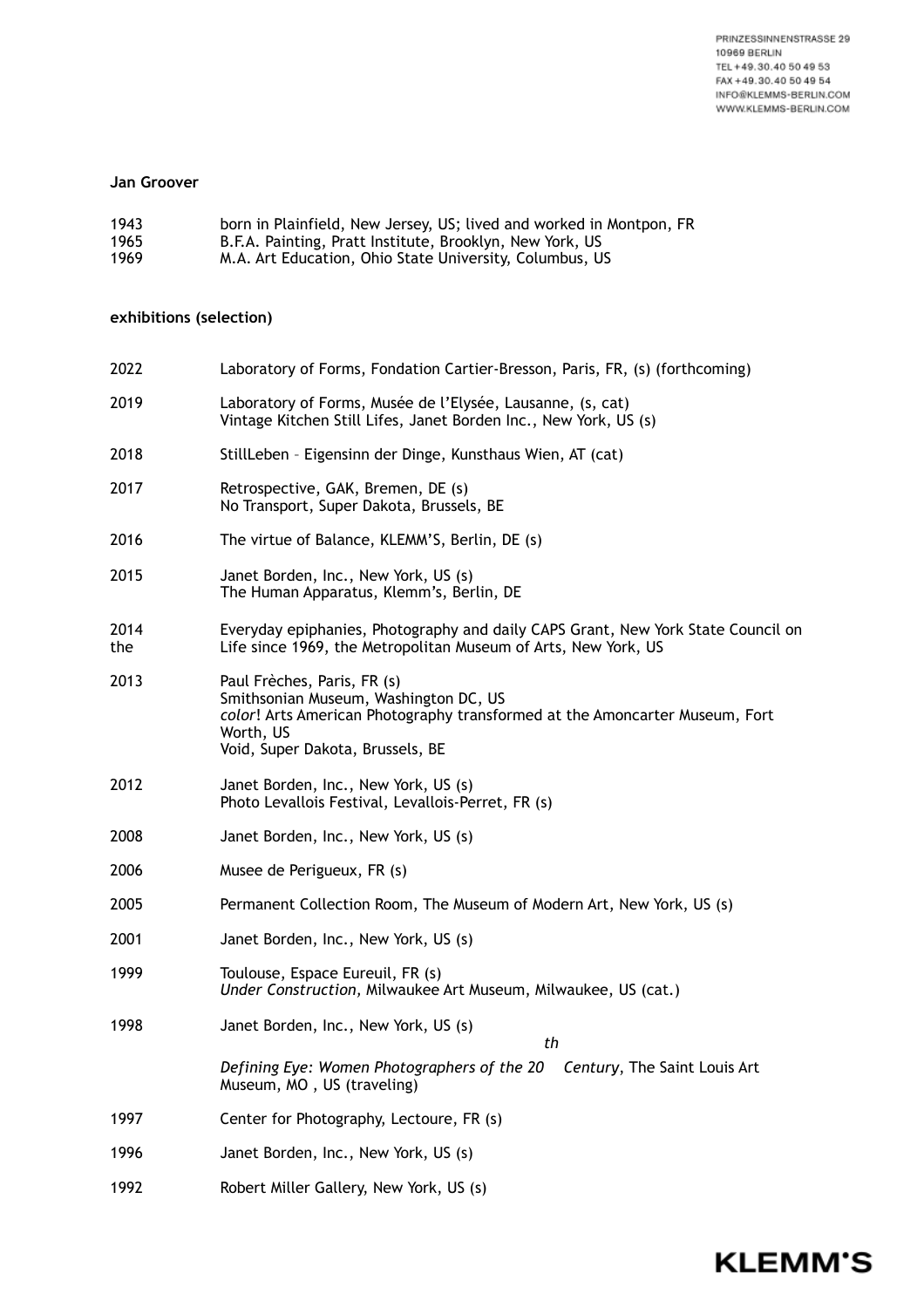| 1990 | Vintage Color Triptychs, Janet Borden, Inc. New York, US (s)                                                                                                                                                                                                                                                                                                                                                                                                                                                                                                                                                                                                                                                                                                                                                                                                                                                 |
|------|--------------------------------------------------------------------------------------------------------------------------------------------------------------------------------------------------------------------------------------------------------------------------------------------------------------------------------------------------------------------------------------------------------------------------------------------------------------------------------------------------------------------------------------------------------------------------------------------------------------------------------------------------------------------------------------------------------------------------------------------------------------------------------------------------------------------------------------------------------------------------------------------------------------|
| 1989 | Kitchen Still Lifes, Schick Art Gallery, Skidmore College, Saratoga Springs, NY(s)<br>DEMEURE BOSSUET, Metz, FR (cat.)<br>The Richard Green Gallery, Los Angeles, US (s)                                                                                                                                                                                                                                                                                                                                                                                                                                                                                                                                                                                                                                                                                                                                     |
| 1988 | The Michael Lord Gallery, Milwaukee, US (s)<br>Robert Miller Gallery, New York US (s)<br>Robert Cumming, Lee Friedlander, Jan Groover: Three on Technology, Visual Arts<br>Center, MIT, US (cat.)<br>LIFE LIKE, Lorence Monk Gallery, New York, US<br>Second Isreali Photography Biennale, Mishkan Le'Omanut Museum of Art, IL                                                                                                                                                                                                                                                                                                                                                                                                                                                                                                                                                                               |
| 1987 | Jan Groover, Photographs, The Museum of Modern Art, New York., US (s, cat.)<br>Modoka - Groover - Modica. Platinum Portraits, Lieberman and Saul, New York US                                                                                                                                                                                                                                                                                                                                                                                                                                                                                                                                                                                                                                                                                                                                                |
| 1985 | The Center for Fine Arts, Miami, US (s)<br>The Robert Miller Gallery, New York, US (s)<br>The George Dalsheimer Gallery Baltimore, Maryland, US (s)<br>The Texas Gallery, Houston, US (s)                                                                                                                                                                                                                                                                                                                                                                                                                                                                                                                                                                                                                                                                                                                    |
| 1984 | The Baltimore Museum of Art, Maryland, US (s)<br>Laguna Gloria Art Museum, Austin, US (s)<br>Flower as Image in Twentieth Century Photography, Wave Hill, Bronx, New York, US                                                                                                                                                                                                                                                                                                                                                                                                                                                                                                                                                                                                                                                                                                                                |
| 1983 | Jan Groover, Photographs, Neuberger Museum, State University of New York at<br>Purchase, US (s)<br>Traveling retrospctive of work from 1973-1983, Daniel Wolf Gallery, New York, US (s)<br>Big Pictures, The Museum of Modern Art, New York, US                                                                                                                                                                                                                                                                                                                                                                                                                                                                                                                                                                                                                                                              |
| 1982 | Counterparts: Form and Emotion in Photographs, The Metropolitan Museum of Art,<br>New York, US                                                                                                                                                                                                                                                                                                                                                                                                                                                                                                                                                                                                                                                                                                                                                                                                               |
| 1981 | Camera Obscura, Stockholm Sonnabend Gallery, New York, US (s)<br>Color as Form, International Museum of Photography at George Eastman House,<br>Rochester, New York, US<br>Lichtbildnisse-Das Portrait in der Fotografie, Rheinisches Landes-Museum, Bonn, DE<br>New Directions: Contemporary American Art from the Commodities Corporation<br>Collection, Sidney Janis Gallery, New York, US<br>Photography: the Formalist Vision, Institute of Contemporary Art, University of<br>Pennsylvania, Philadelphia, US<br>The New Color Photography, Everson Museum of Art, Syracuse, New York, US<br>Whitney Biennial, Whitney Museum of American Art, New York, US<br>Portraits, University of California, Irving, US<br>Staged Shots, Delahunty Gallery, Dallas, US<br>Jan Groover, David Haxton, Dennis Roth, Carol Taylor Art, Dallas, US<br>Erweiterete Fotografie, Künstler Wiener Secession, Vienna, AT. |
| 1980 | Milwaukee Art Museum, Milwaukee, US (s)<br>GalerieFiolet, Amsterdam, NL (s)<br>Jane Voorhees Zimmerli Art Museum, Rutgers University, New Brunswick, New<br>Jersey, US (s)<br>Sonnabend Gallery, New York, US (s)<br>Bard Colloge Center, Annandale-on-Hudson, New York, US (s)<br>Hansen Fuller Gallery, San Francisco, US (s)<br>American Images: New Work by Twenty Contemporary Photographers, International<br>Center of Photography, New York, US                                                                                                                                                                                                                                                                                                                                                                                                                                                      |